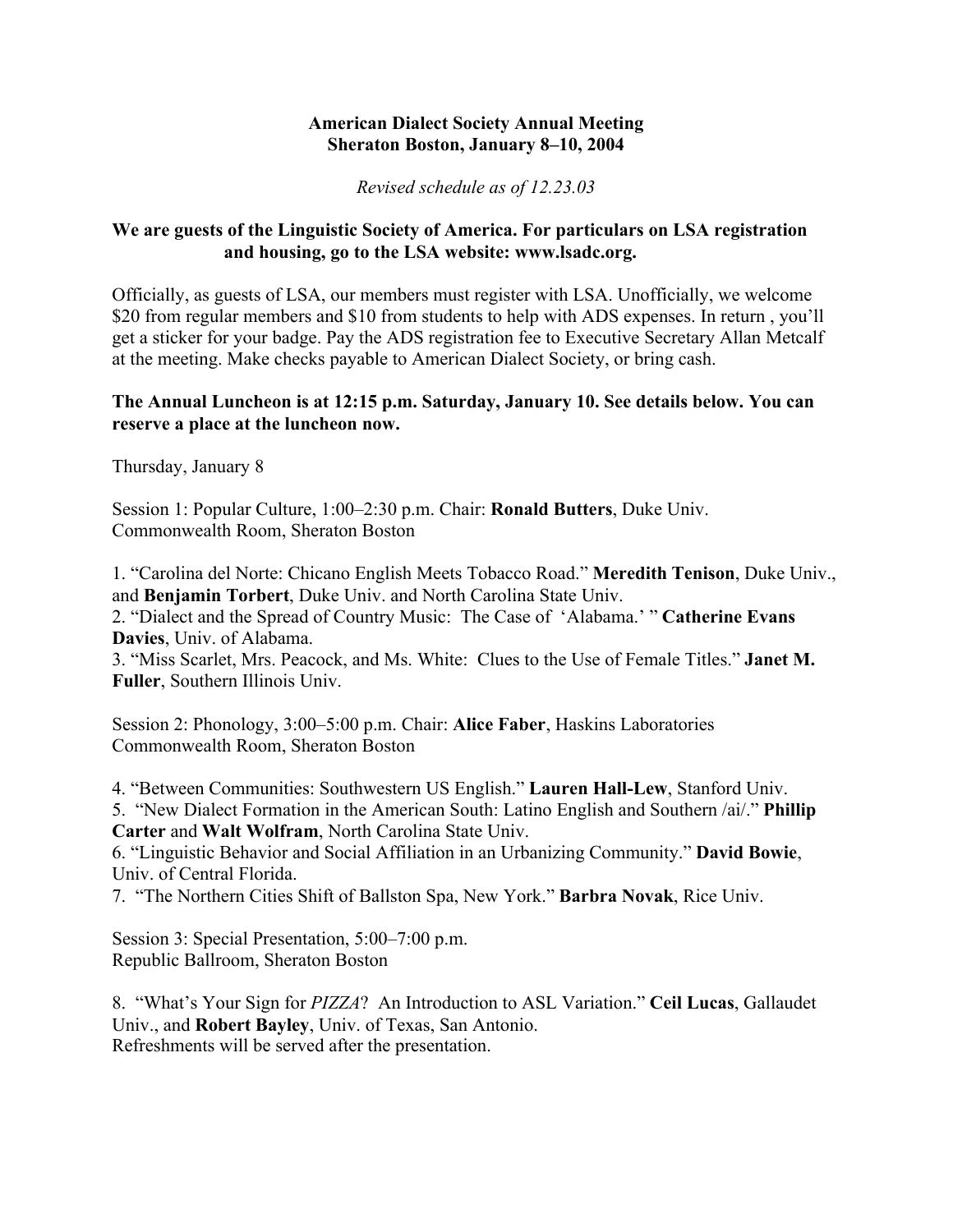Friday, January 9

Executive Council Meeting, 8:30–10:30 a.m. Jefferson Room, Sheraton Boston Open meeting. Presiding: ADS President **Michael Montgomery**. The Executive Council discusses and sets policy for the Society and hears reports from officers, editors, committee chairs, and regional secretaries. Here is where most of the decisions concerning the Society are made. All members are welcome to attend and to speak, though only the nine Council members vote.

Words of the Year Nominations, 10:30 a.m.–12:00 noon. Jefferson Room, Sheraton Boston

Open meeting of the New Words Committee. Chair, **Wayne Glowka**, Georgia Coll. and State Univ. Review of new words of 2003 and of nominations for Words of the Year. Final candidates will be identified in preparation for the 5:30 p.m. vote.

Pre-session 1:30–2:00 p.m. Commonwealth Room, Sheraton Boston

9. "Parameters of Negative-Prominence: Gender, Region and Dominance Considerations." **Malcah Yaeger-Dror**, Univ. of Arizona, and **Lauren Hall-Lew**, Stanford Univ.

Session 4: African-American English, part 1, 2:00–3:30 p.m. Chair: **Joan H. Hall,** *DARE.* Commonwealth Room, Sheraton Boston

10. "Dialect Differences in Central Pennsylvania: a Socio-historical Account of Regional Dialect Use and Adaptation by African American Speakers in the Lower Susquehanna Valley." **Jennifer Collins Bloomquist**, Gettysburg College.

11. "Shifting Parameters of Individual and Group Variation in African American English: The Case of Roanoke Island." **Jeannine Carpenter**, North Carolina State Univ., and **Sarah Hilliard**, Duke Univ.

12. "Constructing Communities of Practice Through Discourse and Dialect in the Speech of Appalachian African American Women." **Christine Mallinson**, North Carolina State Univ., and **Becky Childs**, Univ. of Georgia.

Session 5: African-American English, part 2, 3:45–5:15 p.m. Chair: **Beverly Flanigan**, Ohio Univ.

Commonwealth Room, Sheraton Boston

13. "African American English Syntax in a Historical Dictionary of African American English." **Michael Adams**, Albright Coll.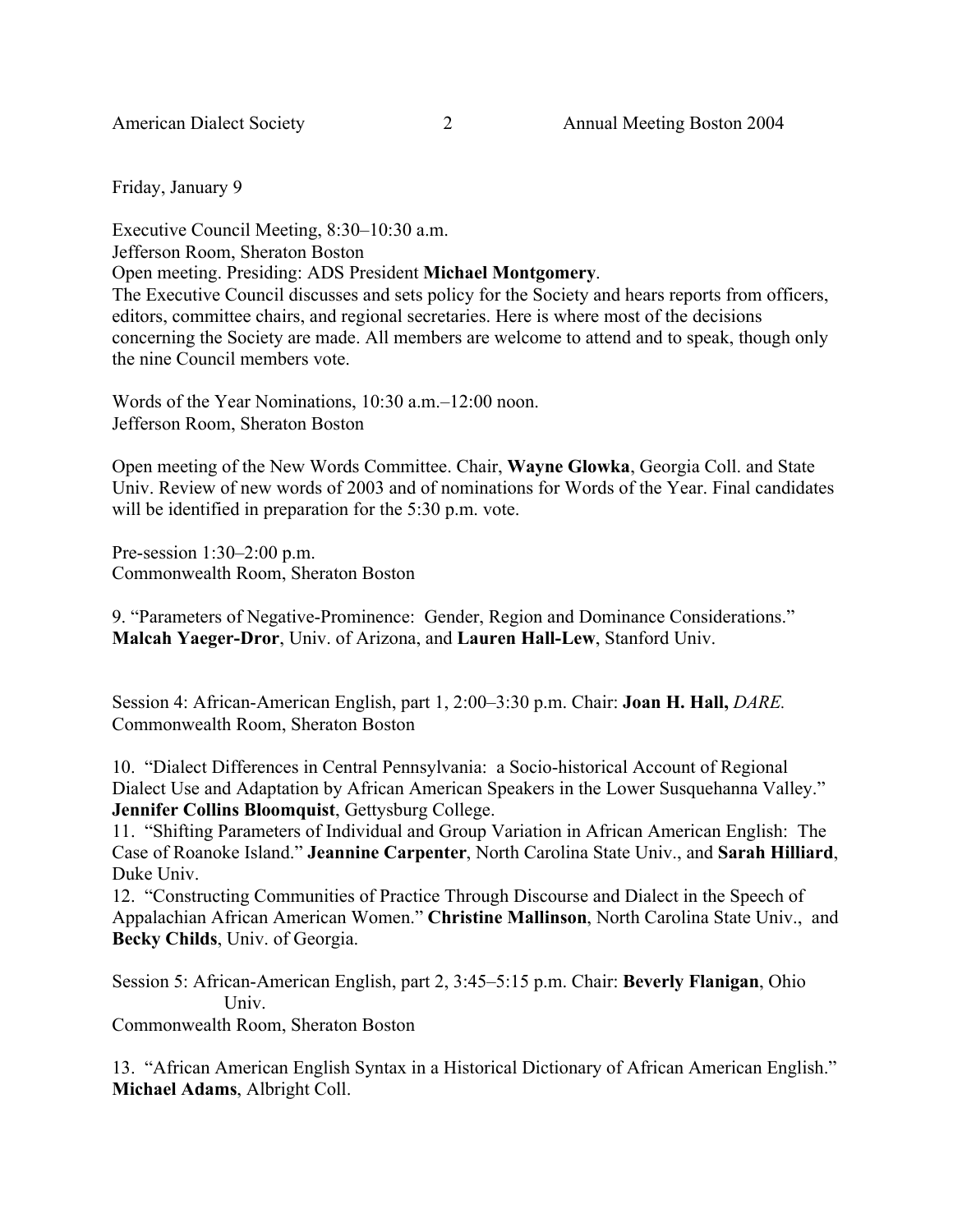14. "African-American English (AAE) Stressed *Back*." **Arthur K. Spears**, City Univ. of New York.

15. "Patterns of Youse in American English, 1858–1910." **Beth Lee Simon**, Indiana Univ., Purdue Univ.

Words of the Year: Final Discussion and Voting, 5:30–6:30 p.m. Jefferson Room, Sheraton Boston Discussion and voting on nominations determined in the morning. All present are invited to vote.

Bring Your Own Book Exhibit and Reception, 6:30–7:30 p.m. Jefferson Room, Sheraton Boston

Tables will be available to display your books and order forms.

Saturday, January 10

Annual Business Meeting, 8:00–9:00 a.m. Commonwealth Room, Sheraton Boston

*Nominating Committee report:* For Executive Council 2004–07: **Nancy Niedzielski**, Rice Univ. Aside from this election, most of the business of the Society is transacted during the Council meeting the previous morning.

Session 6: Attitudes, Perceptions, and Identities I, 9:15–10:45 a.m. Chair: **Jesse Sheidlower**, Oxford Univ. Press. Commonwealth Room, Sheraton Boston

16. "So Cool; So Weird; So Innovative: The Use of Intensifiers in the Television Series 'Friends.'" **Sali Tagliamonte** and **Chris Roberts**, Univ. of Toronto.

17. "The Insignificance of Region in Folk Linguistic Perceptions." **Susan Tamasi**, Emory Univ. 18. "The North American Regional Vocabulary Survey: New Variables and Methods for Lexical Dialectology." **Charles Boberg**, McGill Univ.

Session 7: Attitudes, Perceptions, and Identities II, 11:00 a.m.–12:00 noon. Chair: Luanne von Schneidemesser, *DARE*. Commonwealth Room, Sheraton Boston

19. "Meanings of the Ethnic Label 'Yooper:' Where Identity and Language Attitudes Meet." **Kathryn Remlinger**, Grand Valley State Univ.

20. "Gender Differences in Using Markers of Reformulation in English." **Mila del Saz Rubio**, Univ. of Valencia, **Marlana Patton**, Boston Univ., and **Bruce Fraser**, Boston Univ.